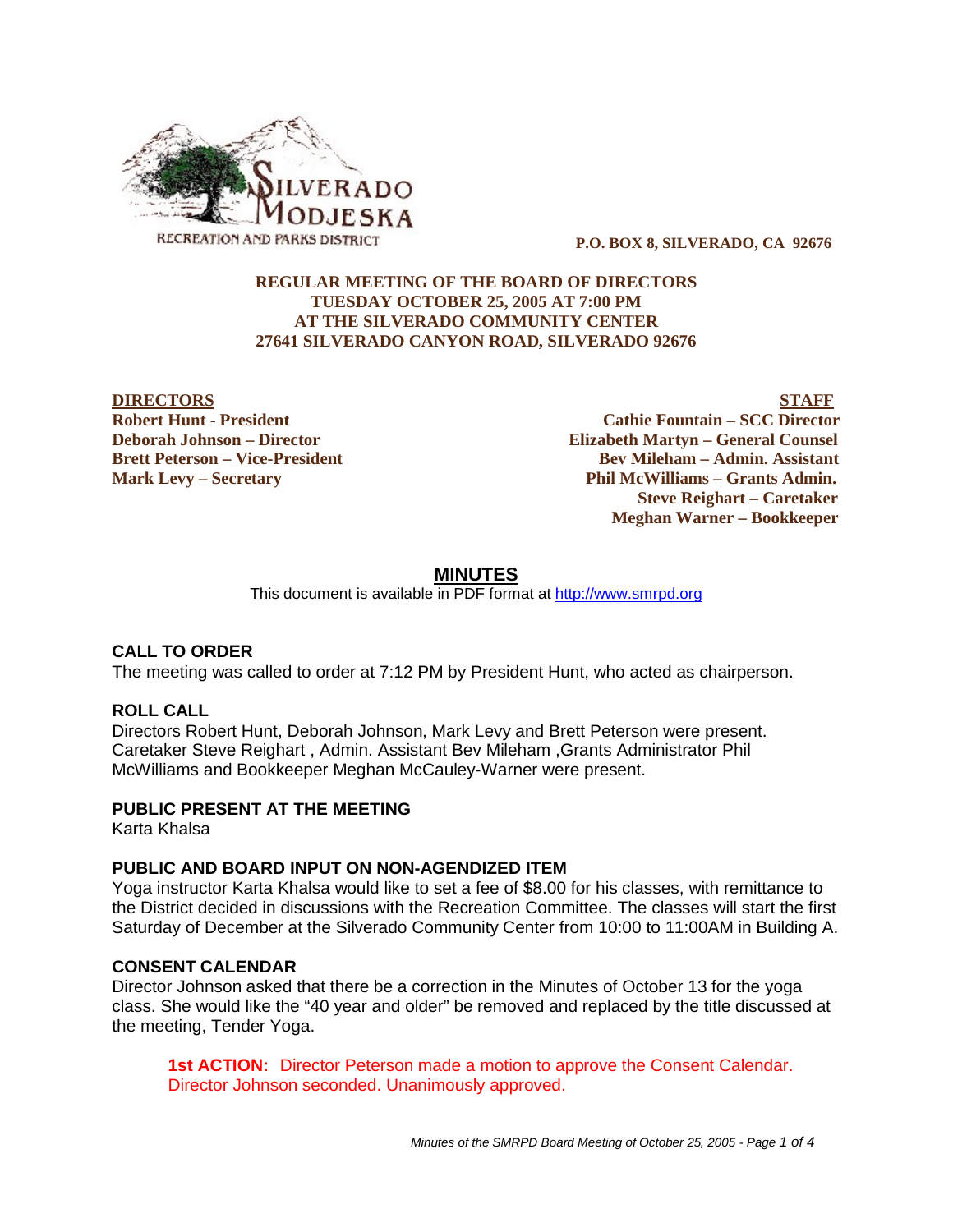## **PAYMENT OF DISTRICT BILLS**

**2nd ACTION:** Director Hunt made a motion to approve payment of transmittal 10-05C for \$100.00 total for Directors compensation for the Regular Board Meeting of October 13, 2005 to:

Director Levy \$50.00 Director Hunt \$50.00

Director Johnson seconded. Unanimously approved.

**3rd ACTION:** Director Hunt made a motion to approve payment of transmittal 10-05D for \$1,080.24 total to:

| R.J. Services Inc. | \$255.00 | Inv.#37696          |
|--------------------|----------|---------------------|
| Phil McWilliams    | \$440.00 | $Inv.$ Dated 9-2005 |
| SCE                | \$206.25 | Inv. Dated 10-08-05 |
| Home Depot         | \$178.99 | Inv. Dated 10-05-05 |

Director Johnson seconded. Unanimously approved.

Bookkeeper Meghan Warner distributed the monthly financial statement to the Directors for review.

Director Johnson asked if the Board would consider holding back on paying so many membership fees. There is \$17,000 left out of the original \$54,000 to be used for capitol improvements due to payments for the renovation project architect and engineering, which should be reimbursible. Director Johnson said she is going to keep a closer eye on the money being spent.

Director Johnson presented the FY 2005-2006 Preliminary Budget, and Director Hunt will take care of publication of the legal notice as required for approval of the FY 2005-2006 Budget in November. Director Johnson noted that Meghan Warner did an excellent job of helping prepare the Budget.

#### **CARETAKER'S REPORT**

Caretaker Steve Reighart and Phil McWilliams said that the brush thinning at the Modjeska Park went very well and that it looks beautiful. The Board would like to thank the residents who helped out. Phil McWilliams is going to make a certificate that expresses the Board's gratitude to the volunteers

The Board is in favor of the offer of another group of volunteers to spruce up the gazebo above Modjeska Park, and add a plaque in memory of long-time Modjeska resident Jennie Richards.

Steve Reighart said that there is a new BBQ in the Modjeska Park. He replaced the lenses on the overhead mercury vapor lights in the Silverado A Bldg, and will work on getting the Silverado B Bldg carpet cleaned. Director Hunt will donate a small hand-held vacuum cleaner to clean cob webs and window sills in the Community Centers. Six inches of mud was removed from the Modjeska Community Center walkway.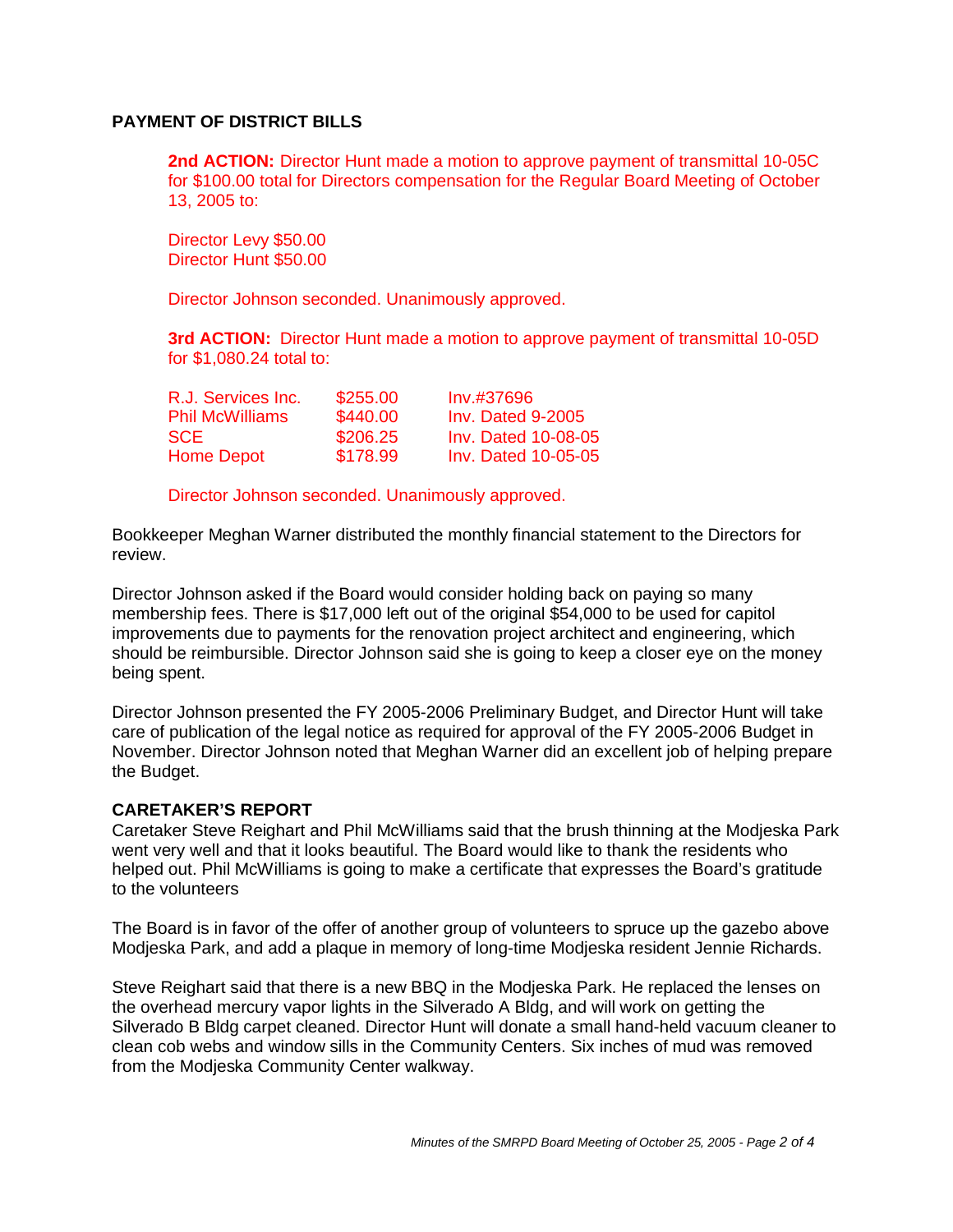K.J Snyder was contacted about needed tree trimming. There is a need to cut down the dead pepper trees in Silverado Community Center and Specialized Tree Works will be asked for a bid.

Phil McWilliams will ask landscape designer and Modjeska resident Bonnie Smith about purchasing plants for the Modjeska Park, and submit a list for Board approval. This was promised in lieu of spending the \$600 previously approved for a service to thin the vegetation around Modjeska Park. Volunteers performed the work instead and the Board offered to then invest part of the savings in new native plants.

## **GRANTS ADMINISTRATORS REPORT**

Roof repair bids are being obtained for both the Modjeska Community Center and the storage shed in the back.

Fran Williams has requested using the District's sign for advertising the Silverado Country Fair. The Board asked Phil McWilliams to order a second sign that was approved at an earlier Board meeting.

The area behind the Modjeska Community Center was discussed again. A cactus garden and a bench was suggested, and replacement of the damaged fence. Steve Reighart will check into fence prices.

The drinking fountain at Modjeska Park needs repair, and has for some time. Phil will check into purchasing a new one or repairing the old one if possible.

The Silverado Renovations Project is ready to go to bid. Director Hunt will assist in this portion.

Phil McWilliams is going to check into funding options for our Open Space District. He was also asked to check into wetlands development and creek maintenance.

# **OTHER DISTRICT BUSINESS**

The Preliminary Budget presentation was discussed in the "Payment of District Bills" category.

# **COMMITTEES**

Director Levy reported on the Hike to the Mines and said it was a great success, with 15 hikers. The hike was beautiful, fun and very informative. Local resident and hiking guide Susan Dearing did an excellent job. There was no charge for the hike.

There was a discussion of the Canyon School of the Arts Dance Class, which has been an important cultural resource in this community for many years. It was decided, contingent on the agreement of Lori Christensen, to include the classes as a formal part of the District Recreation Program. Director Johnson will email Lori Christenson to let her know and to make new financial arrangements of a flat fee of \$200 per month for classes held in the Modjeska Community Center.

Discussed the Maple Springs building at the end of Silverado Canyon Road to be used as an interpretive center and meeting facility in cooperation with the U.S. Forest Service. Director Johnson met with the Forest Service to discuss options. Debra Clark offered to help develop an interpretive program, and a use proposal must be submitted to complete the new special use permit application. Director Johnson and Phil McWilliams will put together a proposal which of